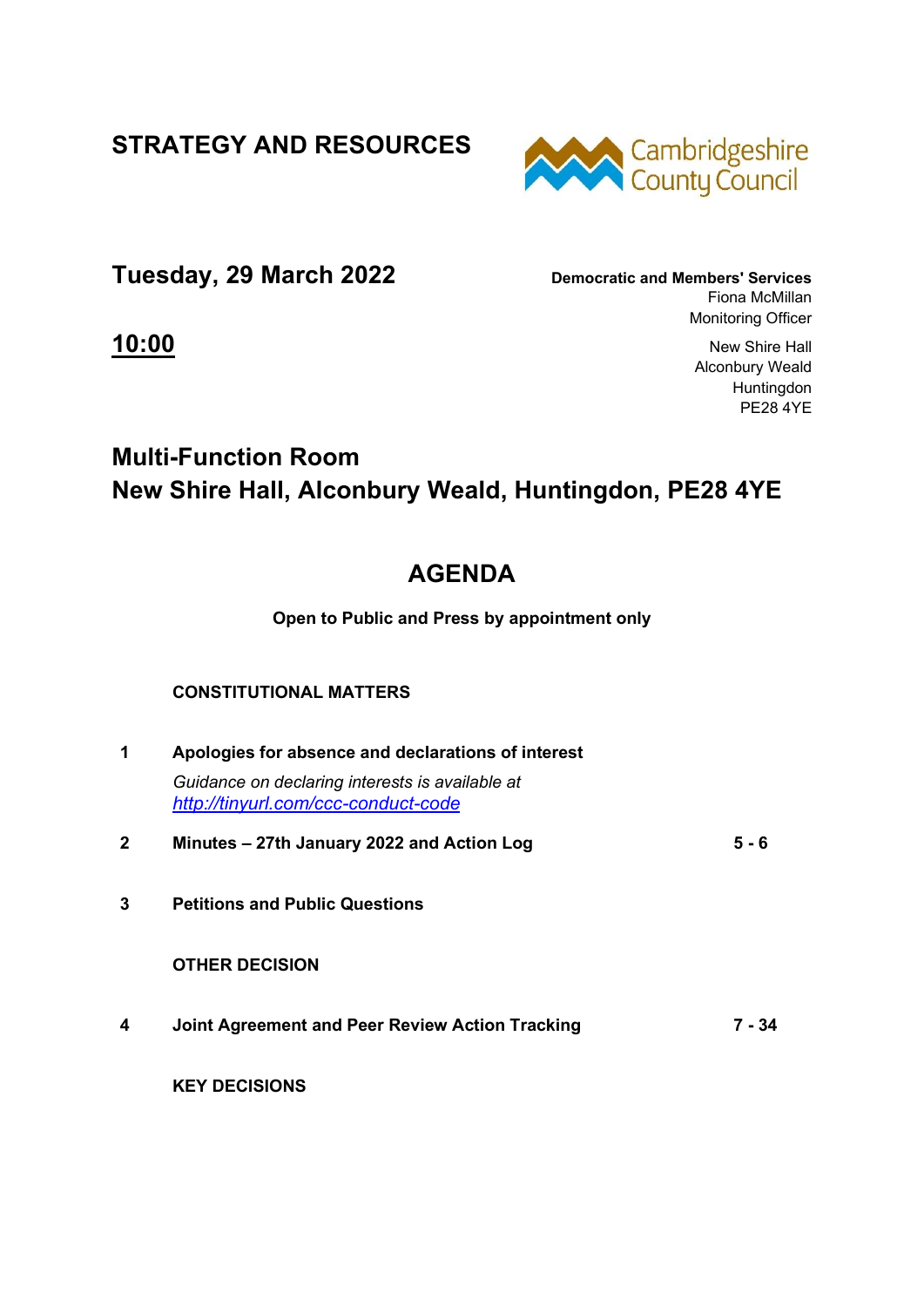| 5  | Integrated Finance Monitoring Report for the period ending 31st<br>January 2022                                                                               | $35 - 92$   |
|----|---------------------------------------------------------------------------------------------------------------------------------------------------------------|-------------|
| 6  | <b>This Land Monitoring Update</b>                                                                                                                            | $93 - 106$  |
| 7  | Asset Management - property specific updates                                                                                                                  | $107 - 116$ |
| 8  | <b>Procurement of Council Insurance Programme</b>                                                                                                             | 117 - 124   |
| 9  | <b>Replacement of Storage Area Network (SAN)</b>                                                                                                              | 125 - 130   |
| 10 | <b>Water and Wastewater Services Procurement</b>                                                                                                              | 131 - 138   |
|    | <b>OTHER DECISIONS</b>                                                                                                                                        |             |
| 11 | No car zones                                                                                                                                                  | 139 - 156   |
| 12 | <b>New Shire Hall - Multi-Function Room</b>                                                                                                                   | 157 - 166   |
| 13 | <b>Corporate Risk Register</b>                                                                                                                                | 167 - 198   |
| 14 | Corporate Services Performance Report - Quarter 3 2021-22                                                                                                     | 199 - 222   |
| 15 | Treasury Management Report - Quarter Three Update 2021-22                                                                                                     | $223 - 238$ |
| 16 | <b>Strategy and Resources Committee Agenda Plan and Training</b><br>Plan and Appointments to Outside Bodies and Internal Advisory<br><b>Groups and Panels</b> | 239 - 244   |

## **Attending meetings and COVID-19**

Meetings of the Council take place physically and are open to the public. Public access to meetings is managed in accordance with current COVID-19 regulations and therefore if you wish to attend a meeting of the Council, please contact the Committee Clerk who will be able to advise you further. Meetings are streamed to the Council's website: Council meetings